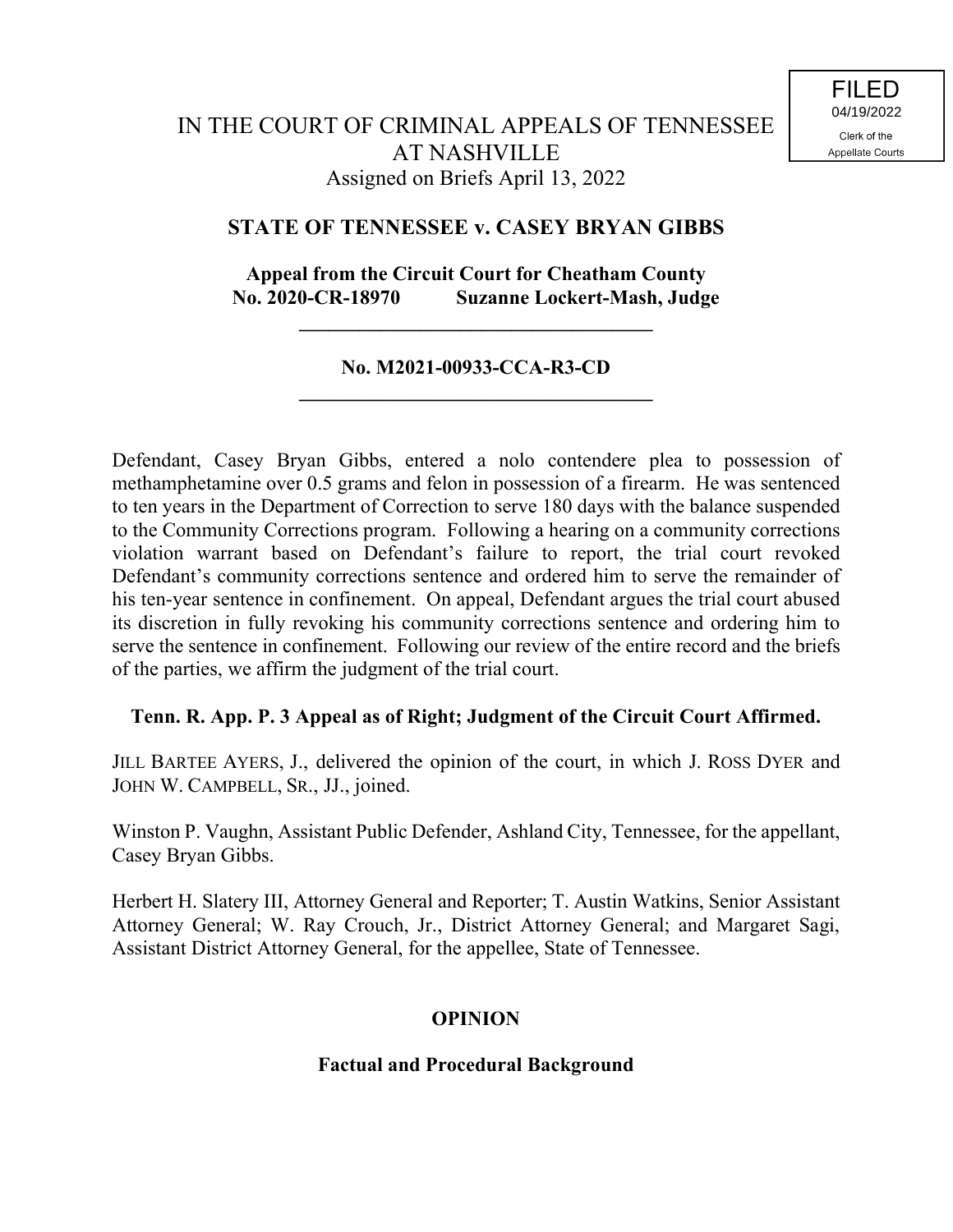On November 20, 2020, Defendant entered a nolo contendere plea to possession with the intent to sell or deliver 0.5 grams or more of methamphetamine, a Class B felony, and possession of a firearm with a prior felony conviction, a Class C felony. Defendant was sentenced as a Range I offender to ten years on the methamphetamine conviction and six years on the firearm conviction with the sentences to run concurrently, suspended to the Community Corrections program after service of 180 days in confinement.

A violation of community corrections warrant was issued against Defendant on March 16, 2021, for violating Rule #7: "I will carry out all instructions my Community Corrections Case Officer gives me, whether oral or in writing. And make a truthful report to the Community Corrections Case Officer, as instructed." In the affidavit for the warrant, the case officer alleged that Defendant called to report on February 25, 2021, the day after he was "released from jail." Defendant stated that he was living in McMinnville. Defendant was instructed to meet the case officer in person for his intake. Defendant responded that he needed to secure transportation to and from the intake office. Defendant was informed that he was on house arrest and was required to communicate any intention of leaving the house with the case officer. Defendant was further ordered to speak with the case officer on "Tuesday and Wednesday; between 8am – 6pm." February 25, 2021, was a Thursday. Defendant was therefore required to contact the case officer on March 2, 2021, or March 3, 2021. The case officer alleged that he had not heard from Defendant since February 25, 2021, and that all follow-up phone calls to Defendant went unanswered.

#### *Revocation Hearing – May 25, 2021*

Terrence Ross, a community corrections case officer, testified that he began supervising Defendant on February 25, 2021. Officer Ross summarized the supervision history accordingly:

On [February 25, 2021], I spoke with [Defendant], who was released from the jail the day before, after having received a ten-year sentence on community corrections. [Defendant] currently resides in Warren County, McMinnville, Tennessee. His intake will happen here in Dickson, but will be transferred to community corrections . . . – in his current county, ASAP.

On [March 12, 2021], there was a no-show/no-call.

Officer Ross testified that when Defendant called him on February 25, 2021, Officer Ross instructed Defendant to come to the office in Dickson as "soon as possible" for intake and to transfer his supervision from Cheatham County to Warren County. Officer Ross explained that COVID-19 did not exempt defendants from meeting a case officer in person for intake interviews. Officer Ross clarified that Defendant was required to report to him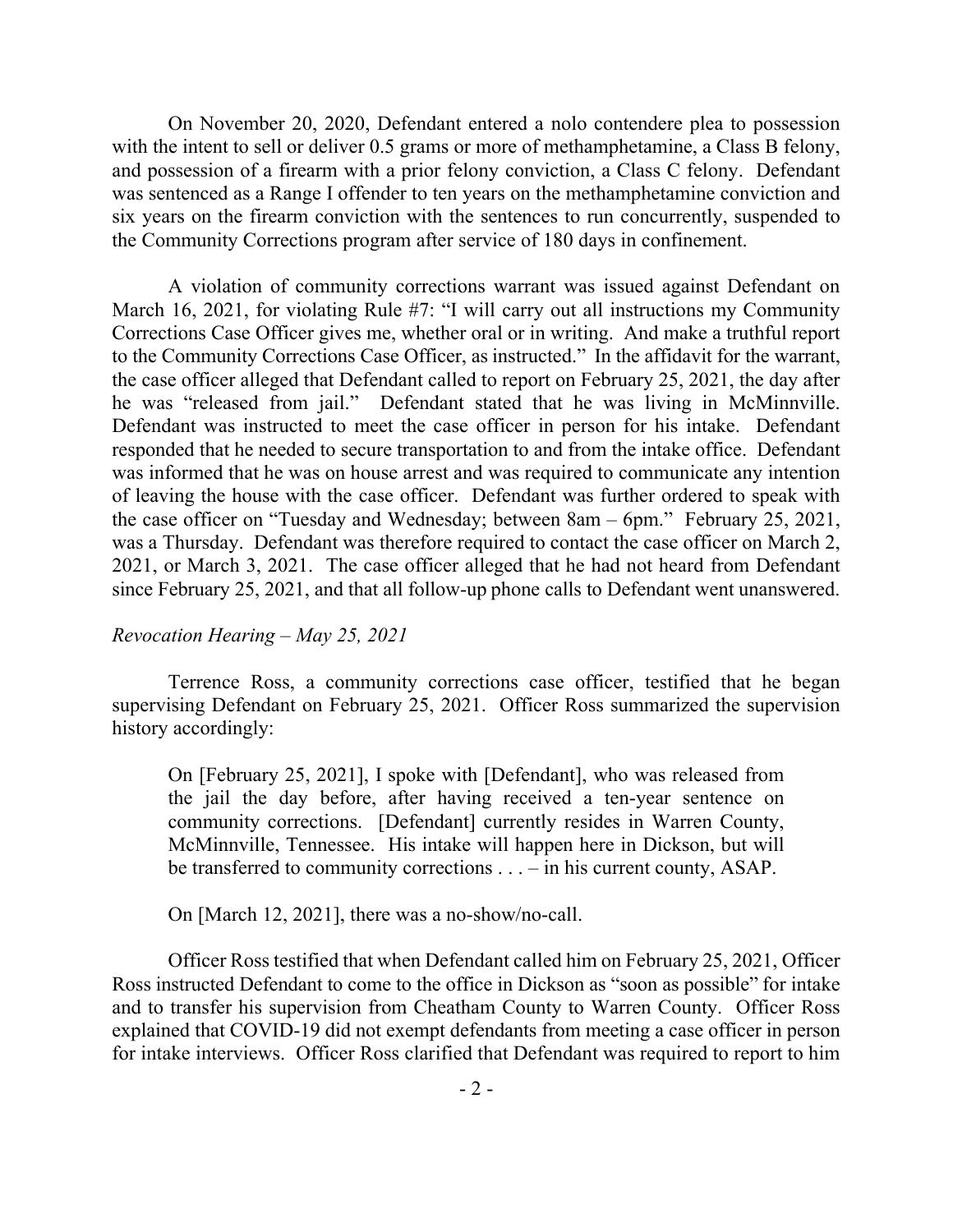on March 12, 2021. According to Officer Ross, Defendant stated that he lacked the means to get to Dickson County for the intake interview. Defendant understood that he was to call Officer Ross "within the next day or two about [the] transportation situation." Officer Ross began calling Defendant when he did not hear from Defendant within a week of the February 25 phone call. Officer Ross maintained that he called Defendant three or four times but no one answered. Defendant never called Officer Ross again nor did he report in person for the intake interview. Because Defendant failed to report for the intake interview, his supervision could not be transferred to Warren County. Officer Ross was unaware of any new arrest. He confirmed that the violation was based on Defendant's failure to report. Officer Ross issued a violation report when he did not hear from Defendant by March 12, 2021.

On cross-examination, Officer Ross recalled that court proceedings were conducted via Zoom when Defendant entered his plea in November 2020. He added that the proceeding was held "more than likely from [his] office." Although he could not specifically recall providing supervision information to Defendant when he entered his plea in November 2020, Officer Ross testified that he "normally" contacts the jail, in Dickson or Cheatham County, with his information.

Defendant testified that after he was charged in this case in Cheatham County, he was released on bond, and returned to McMinnville in Warren County where he served his Warren County sentence in the county jail. He denied that he was given any contact information about his supervision in this case while he was incarcerated or when he was released from the Warren County Jail. However, he recalled seeing Officer Ross in the "visitation box" after he had entered his plea in this case and recalled Officer Ross mention that the Cheatham County Community Corrections Office was relocated to Dickson due to COVID-19. After he was released from the Warren County jail, Defendant "ran a Google search" for the community corrections office in Dickson, then called the office in Dickson and eventually talked to Officer Ross. The call occurred "around the end of February" 2021.

Defendant testified that he did not have a car or a phone and had used his "ex's phone" to call Officer Ross. He explained that he had just served thirteen months in the county jail and "had nothing." When asked why he did not call Officer Ross again after his initial phone call, Defendant gave the following answer:

Well, to be honest with you, sir, my circumstances really beat me up, you know. It was kind of discouraging, you know. I'd been locked up for so long, and I just couldn't seem to get anything to go right, you know. I just finally, barely, got a taste of my freedom back, you know. I couldn't get nothing to go right, and  $I - it$  just seemed like I kept losing everything.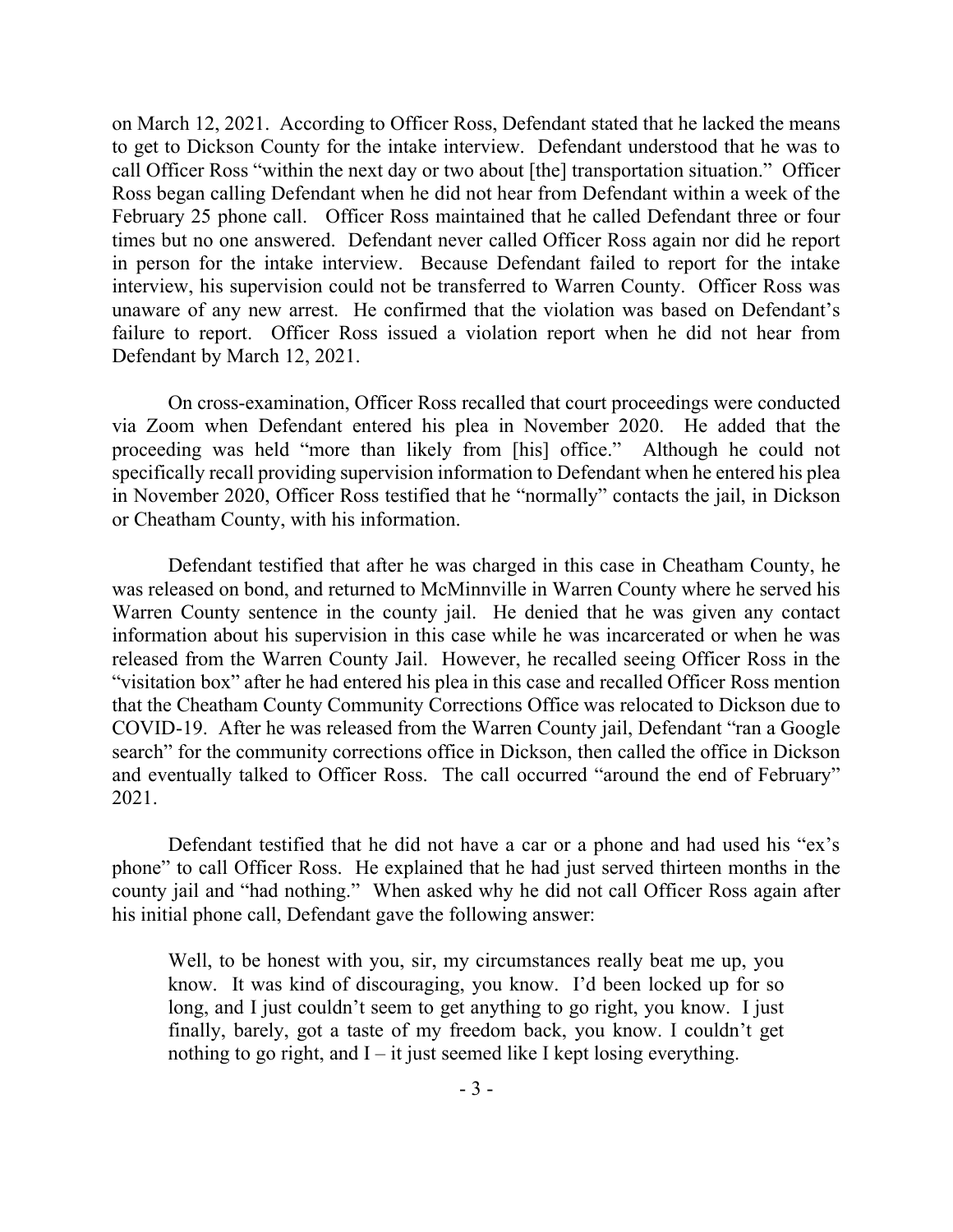Defendant confirmed that he had been released twenty days before he was arrested for the violation. Defendant asked the trial court to be returned to community corrections and testified that he would live with his grandmother who has agreed to support him in "any way possible."

On cross-examination, Defendant confirmed that on June 22, 2011, he was convicted in Warren County of initiating and manufacturing methamphetamine, and served a nine-year sentence. The nine-year Warren County sentence was suspended to probation which Defendant acknowledged he had violated "several times" with new charges of domestic assault and resisting arrest. Based on his experience in Warren County, Defendant knew that he had to report to the case officer as a requirement of probation.

As a term of the plea in this case, Defendant received another suspended sentence despite his record. In accepting the plea in this case, Defendant understood that he was required to report to the community corrections officer. He agreed that he began his community corrections sentence properly by calling Officer Ross the day after he was released from the Warren County Jail but testified that he failed to follow-up with Officer Ross because "[c]ircumstances beat [him] up." He did not deny that he simply failed to call Officer Ross and update him on his situation:

| The State: | But when you talked to Officer Ross, you knew you were<br>supposed to report to him and follow up with your travel plans,<br>and get all that stuff together right? |
|------------|---------------------------------------------------------------------------------------------------------------------------------------------------------------------|
|            | Defendant: Yes, ma'am.                                                                                                                                              |
|            | The State: And you didn't do it?                                                                                                                                    |

Defendant: Yes, ma'am.

At the conclusion of the hearing, the trial court determined that Defendant had violated his community corrections sentence by failing to report to Officer Ross. The trial court revoked Defendant's community corrections sentence and ordered him to serve the sentence in confinement. The revocation order was entered on May 25, 2021. Defendant filed a pro se notice of appeal in the trial court on June 15, 2021. After counsel was appointed, Defendant filed an untimely notice of appeal in this court on August 16, 2021. This court waived the timely filing requirement in the interest of justice. The case is now before this court on appeal.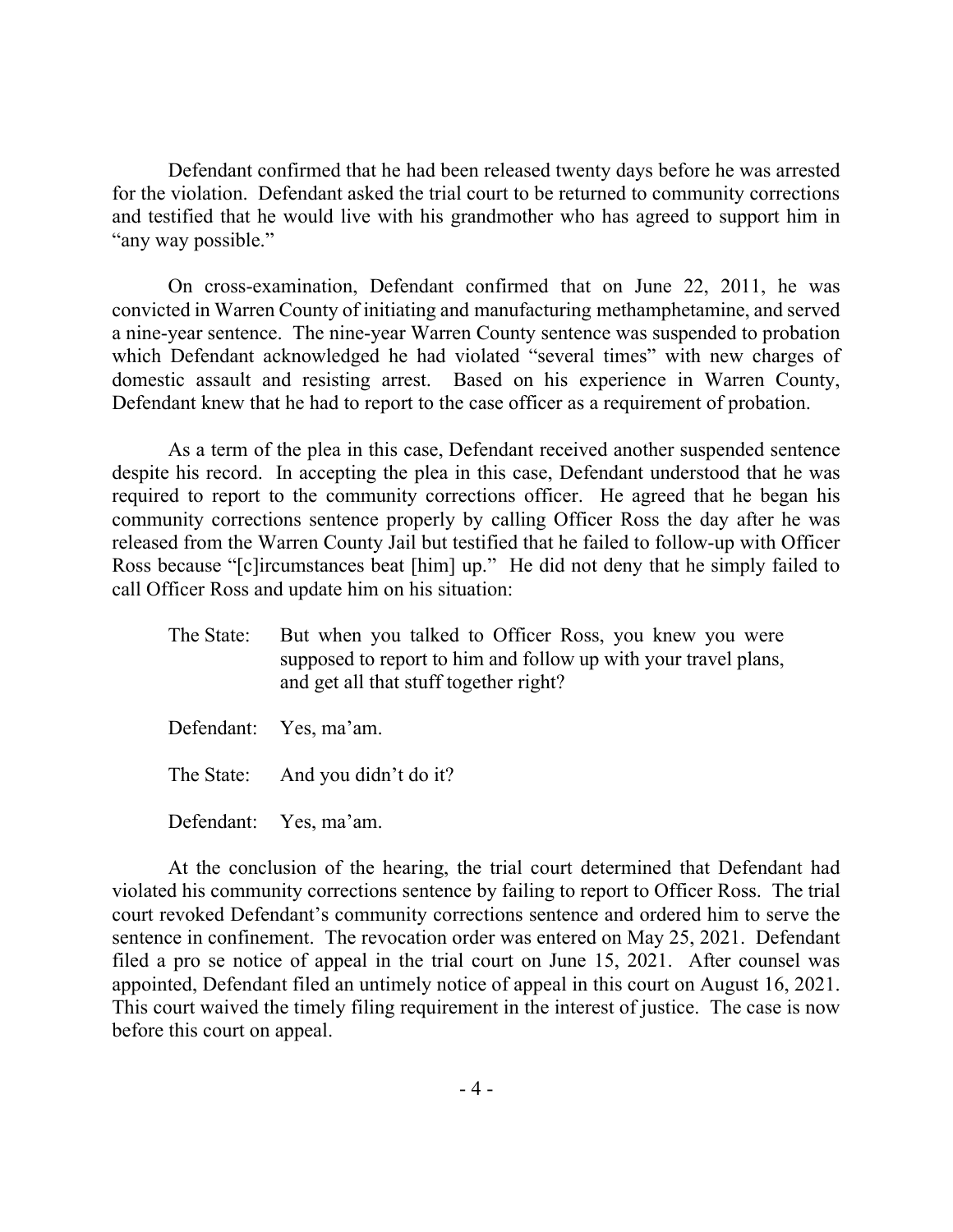#### **Analysis**

On appeal, Defendant argues that the trial court abused its discretion by fully revoking his community corrections sentence and ordering him to serve the ten-year sentence in confinement. The State contends the trial court properly exercised its discretion in revoking Defendant's community corrections sentence because he failed to report to Officer Ross for the intake interview. Given the presumption of reasonableness afforded to the trial court's decision, we conclude that the trial court did not abuse its decision 1) to revoke Defendant's community corrections sentence, and 2) to order Defendant to serve his sentence in confinement as a consequence of the revocation.

The decision to revoke a community corrections sentence rests within the sound discretion of the trial court. *State v. Harkins*, 811 S.W.2d 79, 82 (Tenn. 1991). Due to "the similar nature of a community corrections sentence and a sentence of probation," the procedures and principles of probation revocation apply equally to the revocation of a community corrections sentence. *Id.* at 82-83 (citing T.C.A. § 40-35-311). Recently, in *State v. Dagnan*, the supreme court held that a trial court's probation revocation decision is reviewed for an abuse of discretion with a presumption of reasonableness "so long as the trial court places sufficient findings and the reasons for its decision as to the revocation and the consequence on the record." No. M2020-00152-SC-R11-CD,  $-$  S.W.3d  $-$ , 2022 WL 627247, at \*6 (Tenn. Mar. 4, 2022). The supreme court also clarified that probation revocation is a "two-step consideration" that requires a separate exercise of discretion. *Id.*  at \*5 (citing T.C.A. §§ 40-35-308, -210, -311). When faced with an established violation, the trial court must 1) determine whether to revoke probation; and 2) determine the appropriate consequence for a revocation. *Id.*

We find *Dagnan* applicable to our review of the trial court's decision to revoke Defendant's community corrections sentence. "Community corrections revocation proceedings present two major issues: first, whether the terms of the community corrections sentence have been violated, and second, what sentence should be imposed if a revocation is warranted." *Carpenter v. State,* 136 S.W.3d 608, 612 (Tenn. 2004).

Community corrections sentences are governed by Tennessee Code Annotated section 40-36-106 which authorizes the trial court to conduct a revocation hearing for violations as outlined in the probation revocation statute of 40-35-311: "Failure to comply with the terms of probation subjects the offender to revocation proceedings conducted by the court pursuant to § 40-35-311." T.C.A. § 40-36-106(e)(3)(B); *see also* T.C.A. § 40- 35-311(b) (May 2021) ("[w]henever any person is arrested for the violation of probation and suspension of sentence, the trial judge . . . shall, at the earliest practicable time, inquire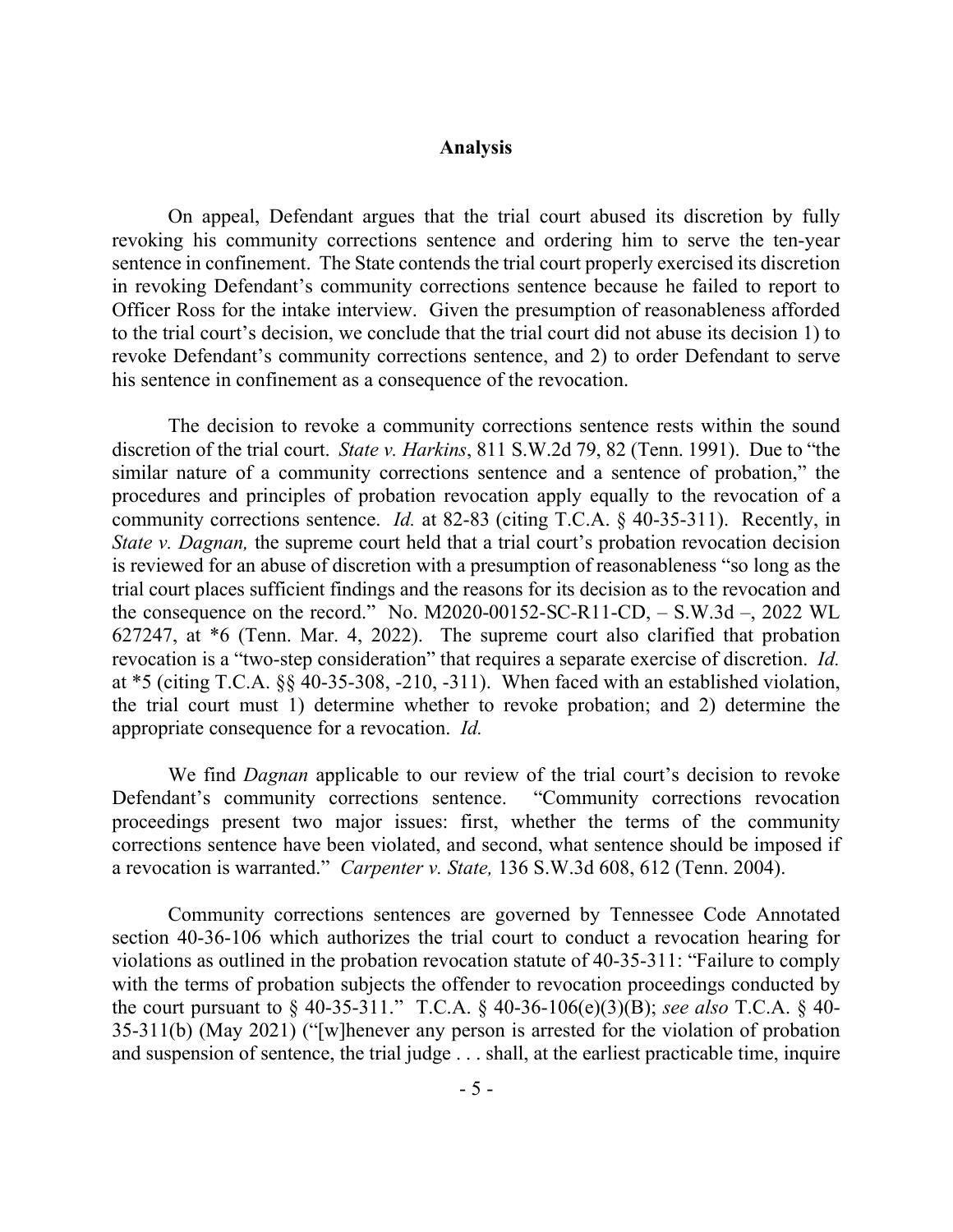into the charges and determine whether or not a violation has occurred and, at the inquiry, the defendant must be present and is entitled to be represented by counsel and has the right to introduce testimony in the defendant's behalf").

Following a revocation hearing, the trial court 1) determines whether to revoke the community corrections sentence, and 2) decides whether to order the original sentence to be served in confinement or resentence the defendant to certain statutory options. "including incarceration, for any period of time up to the maximum sentence provided for the offense committed, less any time actually served in any community-based alternative to incarceration. The resentencing shall be conducted in compliance with § 40-35-210." *See* T.C.A. § 40-36-106(e)(4).

We recognize that a principal distinction between revocation of probation and revocation of a community corrections sentence is that the trial court *may* impose a new and longer sentence than was originally ordered. *Id.; see also Carpenter,* 136 S.W.3d at 611. Thus, should the trial court resentence the defendant to a new and longer sentence as a consequence of a revocation of a community corrections sentence, the trial court must consider the principles and purposes of sentencing. *Id.; State v. Crook,* 2 S.W.3d 238, 240 (Tenn. Crim. App. 1998). The same principles do not apply however, in determining the consequence of a probation revocation. "Because the trial court's authority is limited by the nature of the proceedings, it follows that the trial court is not obligated to consider the sentencing statute in a probation revocation hearing." *See State v. Steven Thacker,* No. M2011-01061-CCA-R3-CD, 2012 WL 1072005, at \*3 (Tenn. Crim. App. Mar. 28, 2012).

This distinction does not alter our analysis*.* We conclude that the consequence of a community corrections revocation is subject to both steps of *Dagnan's* two-step analysis whether or not the trial court resentences a defendant. In this case, the trial court chose not to order a new and longer sentence, but instead ordered Defendant to serve the remainder of his sentence in confinement. Accordingly, the principles and purposes of sentencing are not implicated by the trial court's revocation decision, and our review of the lower court's decision is confined accordingly. In light of *Dagnan* and *Harkin,* we will review and address the trial court's revocation decision in this case to determine 1) whether the revocation was proper, and 2) whether confinement was a proper consequence for revocation.

Generally, discretion is abused when the trial court "applies incorrect legal standards, reaches an illogical conclusion, bases its ruling on a clearly erroneous assessment of the proof, or applies reasoning that causes an injustice to the complaining party." *Dagnan,* 2022 WL 627247, at \*5 (quoting *State v. Phelps,* 329 S.W.436, 443 (Tenn. 2010)). A reviewing court may presume the trial court's revocation decision is reasonable "so long as the trial court places sufficient findings and the reasons for its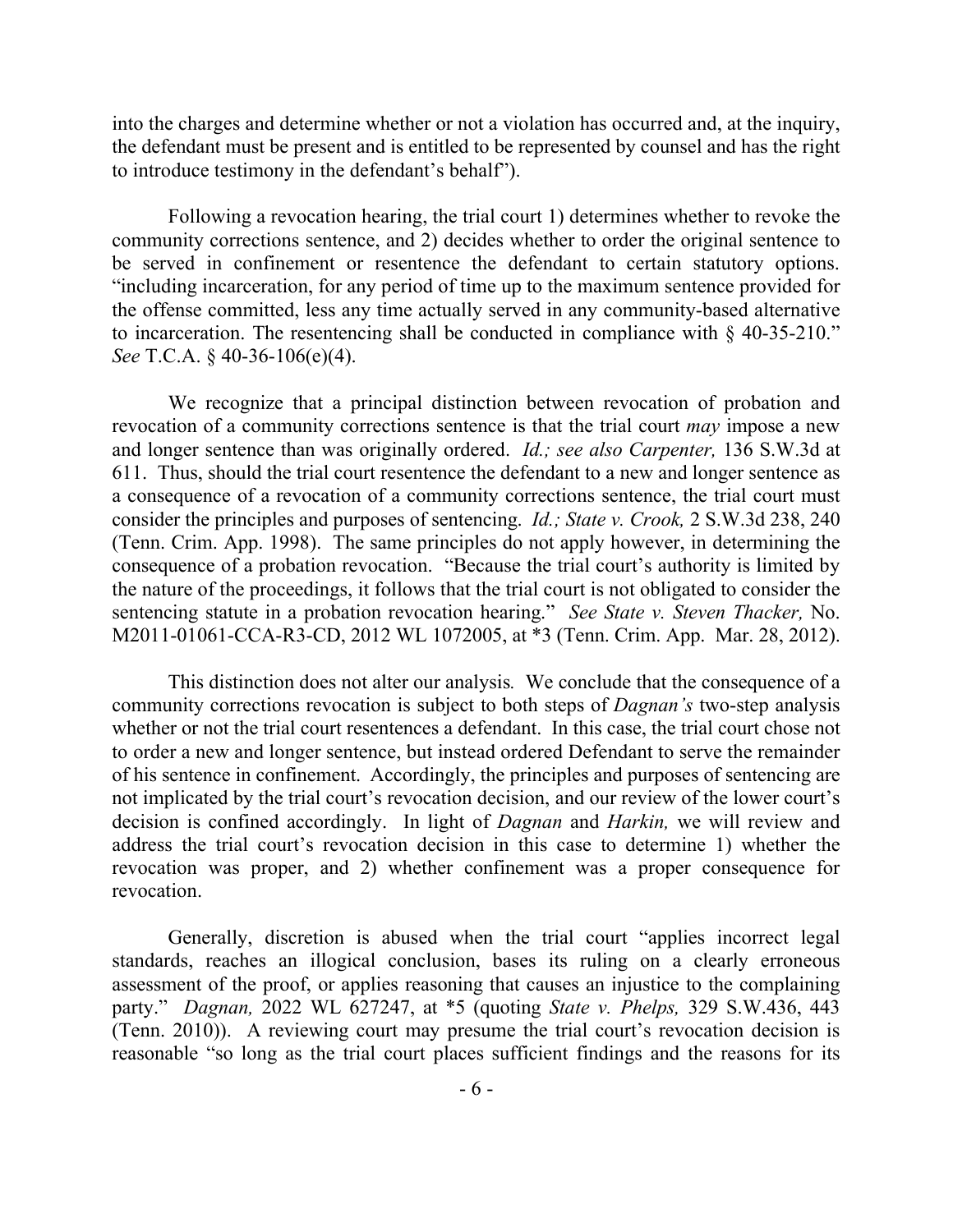decision as to the revocation and the consequence on the record." *Dagnan,* 2022 WL 627247, at \*5. For the presumption to apply, the trial court's findings do not need to be "particularly lengthy or detailed." *Id.* It only needs to be sufficient for this court to conduct "a meaningful review of the revocation decision." *Id.* (citing *State v. Bise,* 380 S.W.705- 06 (Tenn. 2012)). This court relies on the trial court's findings for its credibility determinations. "[T]he lower court is the proper entity to make appropriate factual findings regarding the believability and reliability of the witnesses' testimony, and ultimately, to rule upon the defendant's bid for further probation." *Dagnan,* 2022 WL 627247, at \*6 (quoting *State v. Jess R. Amonette*, No. M2001-02952-CCA-R3-CD, 2002 WL 1987956, at \*4 (Tenn. Crim. App., Aug. 29, 2002)); *State v. Farrar,* 355 S.W.3d 582, 585 (Tenn. Crim. App. 2011). In cases where the trial court failed to state its reasoning for a revocation decision on the record, this court may review the decision de novo if the record is sufficiently developed, or we may remand the case to the trial court to make findings. *Dagnan,* 2022 WL 627247, at \*6 (citing *State v. King,* 432 S.W.3d 316, 327-28 (Tenn. 2014)).

Because the trial court stated its reasons on the record for revoking Defendant's community corrections sentence and ordering the service of his sentence in confinement, this court presumes the trial court's judgment to be reasonable. We will address below whether Defendant has overcome this presumption.

A trial court may revoke a defendant's community corrections sentence based on the defendant's failure to comply with the conditions of the community corrections program. T.C.A.  $\frac{6}{7}$  40-36-106(e)(3)-(4). Proof of a violation must be established by preponderance of the evidence. *Id.* § 40-30-35-311(e) (May 2021).<sup>1</sup> In revocation cases, the trial court abuses its discretion when the "record contains no substantial evidence to support the conclusion of the trial judge that a violation . . . has occurred." *State v. Delp*, 614 S.W.2d 395, 398 (Tenn. Crim. App. 1980); *see State v. Shaffer*, 45 S.W.3d 553, 554 (Tenn. 2001). "The evidence need only show the trial judge has exercised conscientious judgment in making the decision rather than acting arbitrarily." *Stamps v. State*, 614 S.W.2d 71, 73 (Tenn. Crim. App. 1980)). It is well-established that a defendant's admission of a violation constitutes substantial evidence to support revocation. *State v. Ross Pruitt,* No. E2015-01494-CCA-R3-CD, 2016 WL 3342356, at \*4 (Tenn. Crim. App. June 8, 2016); *State v. Ashley Kelso,* No. M2016-00661-CCA-R3-CD, 2016 WL 5864623, at \*3 (Tenn. Crim. App. Oct. 7, 2016). Moreover, this court has held that "[o]nly one basis

 $\overline{a}$ 

<sup>&</sup>lt;sup>1</sup> Several changes were made to the probation statutes of Tennessee Code Annotated sections 40-35-310 and -311 after the trial court's revocation decision of May 25, 2021. Those changes do not affect the issues before the court because they became effective on July 1, 2021, and "apply to court determinations made on or after that date." *See* T.C.A. §§ 40-35-310, -311 (July 2021).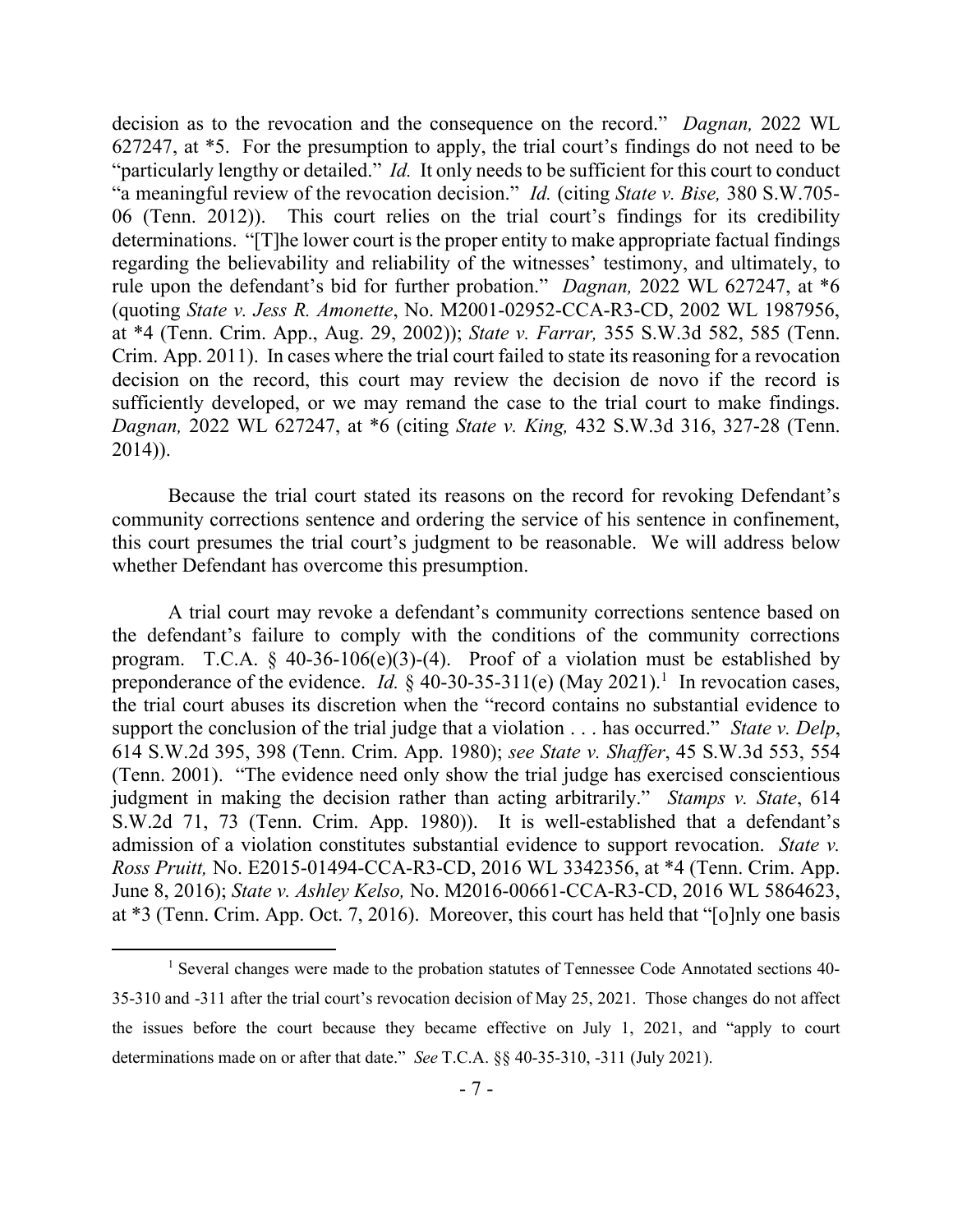for revocation is necessary." *State v. Joe Allen Brown,* No. W2007-00693-CCA-R3-CD, 2007 WL 4432990, at \*4 (Tenn. Crim. App. Dec. 20, 2007) (quoting *State v. Alonzo Chatman,* E2000-03123-CCA-R3-CD, 2001 WL 1173895, at \*2 (Tenn. Crim. App. Oct. 5, 2001)).

Defendant contends that the trial court abused its discretion by revoking his community corrections sentence because he "merely" lacked the resources to get a ride to the intake interview in Dickson, a two-hour drive from his home in McMinnville. He argues that he was denied the chance to show that he could successfully complete his community corrections sentence less than a month after he was released from serving another sentence in Warren County.

In ruling that Defendant had violated his community corrections sentence, the trial court found that Defendant understood the importance of reporting to the community corrections officer because he had previously received probation in Warren County. Armed with this knowledge and experience, Defendant immediately reached out to the community corrections officer after he served his sentence in Warren County. Because Defendant did not have a car or a reliable means of transportation, Officer Ross allowed Defendant to call and update Officer Ross on his situation even though Defendant was still required to report in person for intake and to transfer his supervision to Warren County. The trial court emphasized Defendant's failure to simply call and follow-up with Officer Ross regarding his transportation situation:

Now, he called. So, yeah, I'll take that into consideration. He called and he talked to an officer. He admitted that the officer came down and talked to him during the day that he pled, so he had that information. He called. Now, if he had kept calling, but had not shown up, but kept in contact, that would be a different situation. I would look at that. But he called and the officer said, okay. Well, work on your transportation, but I need to see you in the next two or three days, and you need to call me. Well, he didn't call back. He didn't show up.

The record supports the trial court's finding by a preponderance of the evidence that Defendant violated his community corrections sentence. Defendant's admission of failing to call Officer Ross and ultimately failing to report to Officer Ross for the intake interview constitutes substantial evidence of a violation in support of revocation. Contrary to Defendant's assertion, his sentence was not revoked because he lacked the means to get to Dickson. Although he was still required to report in person, the evidence shows that the community corrections officer understood Defendant's situation and was willing to work with him in order to transfer his supervision to McMinnville. Defendant failed to call Officer Ross as instructed to update him on his situation. He also failed to answer his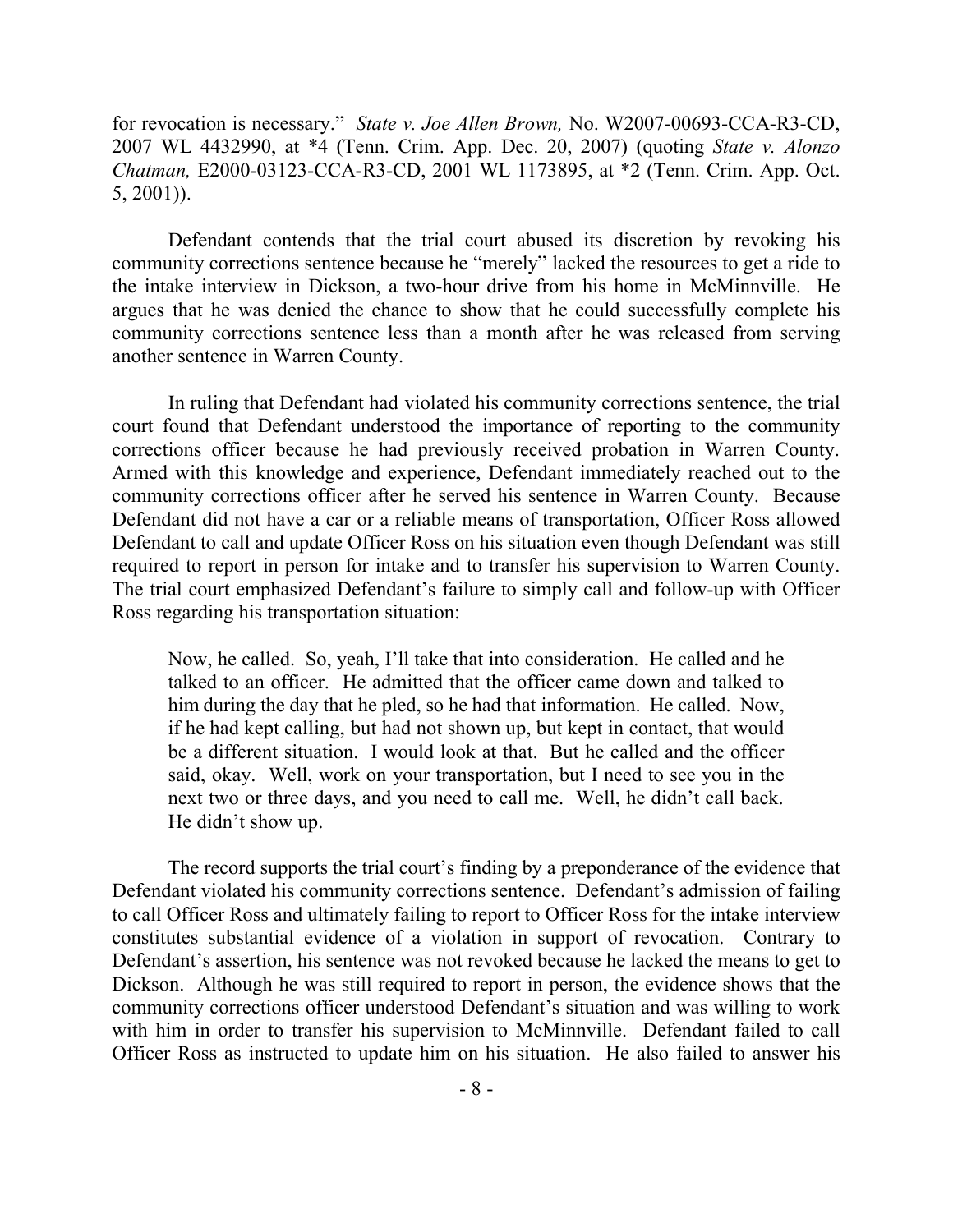phone when Officer Ross reached out to him multiple times. Defendant's testimony regarding why he did not call supports the trial court's conclusion that he deliberately chose not to comply with the terms of the community corrections program. In the first step of its discretionary authority, we conclude that the trial court properly exercised its discretion in revoking Defendant's community corrections sentence.

When a defendant's community corrections sentence is revoked, the court "may resentence the defendant to any appropriate sentencing alternative, including incarceration, for any period of time up to the maximum sentence provided for the offense committed, less any time actually served in any community-based alternative to incarceration." T.C.A.  $§$  40-36-106(e)(4) (2020).

This court has repeatedly held that "an accused, already on [a suspended sentence], is not entitled to a second grant of probation or another form of alternative sentencing." *State v. Dannie Brumfield*, No. M2015-01940-CCA-R3-CD, 2016 WL 4251178, at \*3 (Tenn. Crim. App. Aug. 10, 2016) (quoting *State v. Jeffrey A. Warfield*, No. 01C01-9711- CC-00504, 1999 WL 61065, at \*2 (Tenn. Crim. App. Feb. 10, 1999)); *see also State v. Timothy A. Johnson*, No. M2001-01362-CCA-R3-CD, 2002 WL 242351, at \*2 (Tenn. Crim. App. Feb. 11, 2002). Moreover, a defendant's past criminal history is "only appropriate in the second part of the two-step analysis." *Dagnan,* 2022 WL 627247, at \*6, n.5 (quoting *State v. Kennedy Fleming,* No. E2017-02352-CCA-R3-CD, 2018 WL 6787580, at \*3 (Tenn. Crim. App. Dec. 26, 2018)).

Defendant argues that the trial court failed to consider that "[t]he sentence imposed should be the least severe measure necessary to achieve the purposes for which the sentence is imposed" before ordering him to serve his sentence in confinement as a consequence of revocation: *See* T.C.A. § 40-35-103(4). However, Defendant's argument is misplaced. Had the trial court exercised its statutory option to resentence Defendant to a new and longer sentence under section 40-36-106(e)(4), the trial court would have retained the same discretion as the initial sentencing court and would have been subject to the principles and purposes of sentencing in the second exercise of its discretion. T.C.A.  $\&$  40-36-106(e)(2), (e)(4); *see also Carpenter,* 136 S.W.3d at 612. However, in this case, the trial court did not resentence Defendant to a new and longer sentence. Therefore, the principles and purposes of the sentencing statute are not invoked in the trial court's decision-making.

Although the trial court did not expressly mention a "two-step" process in its oral findings or use the "separate exercise of discretion language" preferred by the supreme court, the trial court's findings nonetheless suggest that the court considered the consequence imposed for the violation as a separate discretionary decision. Here, the trial court considered more than just the finding of a violation. The court considered Defendant's prior experience and understanding of alternative sentences, finding that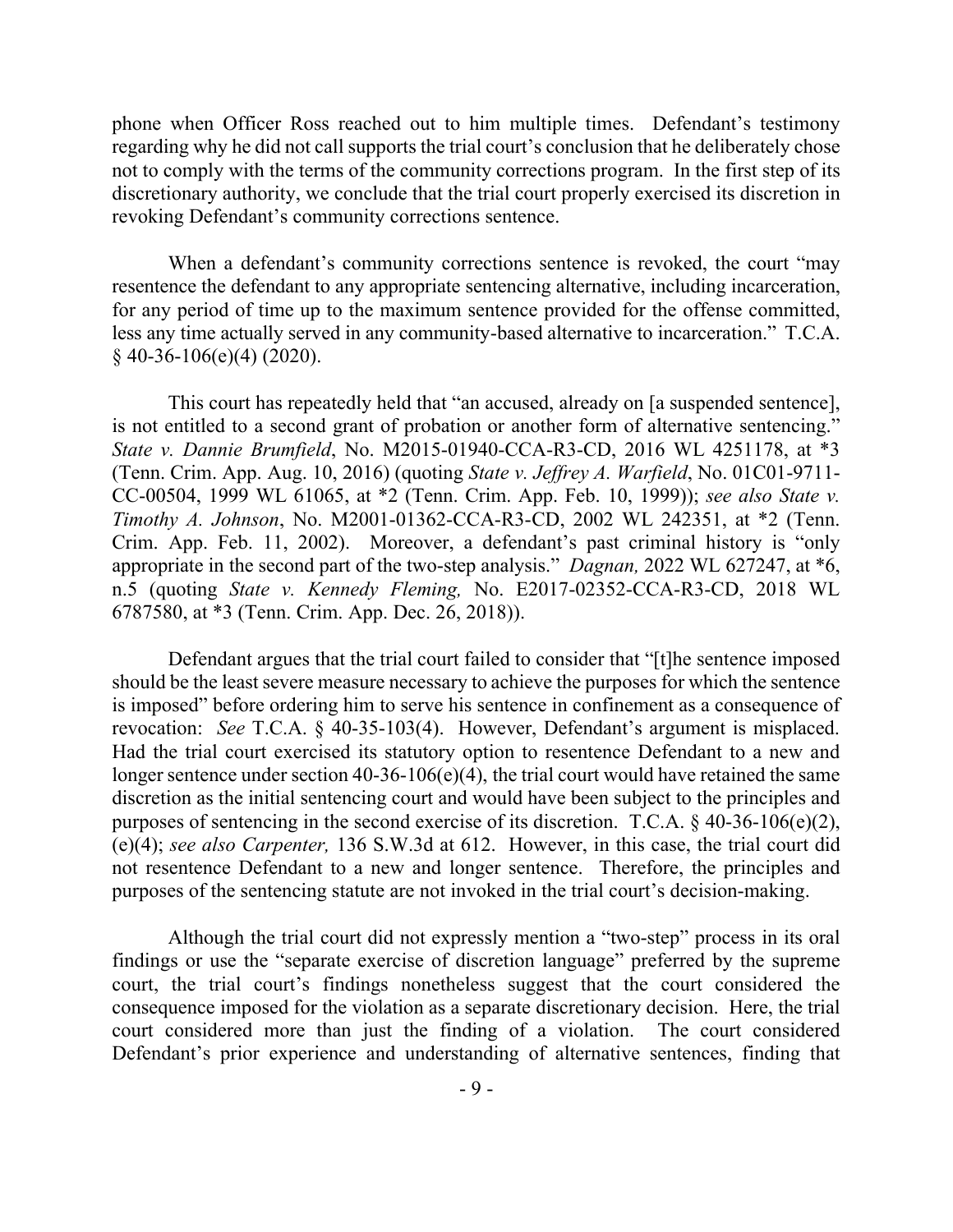Defendant knew what was expected of him and deliberately failed to call Officer Ross as instructed, failed to answer Officer's Ross's calls, and failed to report for an intake interview:

He uses the excuse, well, this is my ex's phone.

Well, nobody apparently answered it. Nobody apparently returned phone calls, and so we go nearly a month where we don't hear from him. He's been on probation before. He knows how it works. And this excuse of coming in at, you know, well, I just have it bad I have it whatever. Well, we're not here to hold your hand. We're not here to, you know, say it's just pitiful, or whatever.

The trial court noted that had Defendant called Officer Ross as instructed, the court would have considered the violation differently. The trial court found that Defendant's failure to call evinced a deliberate intent to not to comply:

You purposely did not report as instructed. You did not follow the instructions of the probation officer that said, call me. Again, that is just the smallest thing that we ask of you.

That anybody could have just picked up the phone and said, [Officer] Ross, I'm still here in McMinnville. Here's my grandmother, she'll tell you. I can't get down there  $[$  to Dickson $]$ . Is there any way – Is there a community corrections office here that I can go to and talk to them? You know, just tell me what to do. I can't do  $-$  I'll call you every day.

But you didn't even do that. If you'd done that, that'd be a different thing.

Once the court revoked community corrections, it had the authority to order Defendant to serve the remainder of his sentence in confinement. *See* T.C.A. § 40-36- 106(e)(4). In the second step of its discretionary authority, we conclude that the trial court did not abuse its discretion in ordering Defendant to serve the remainder of his sentence in confinement.